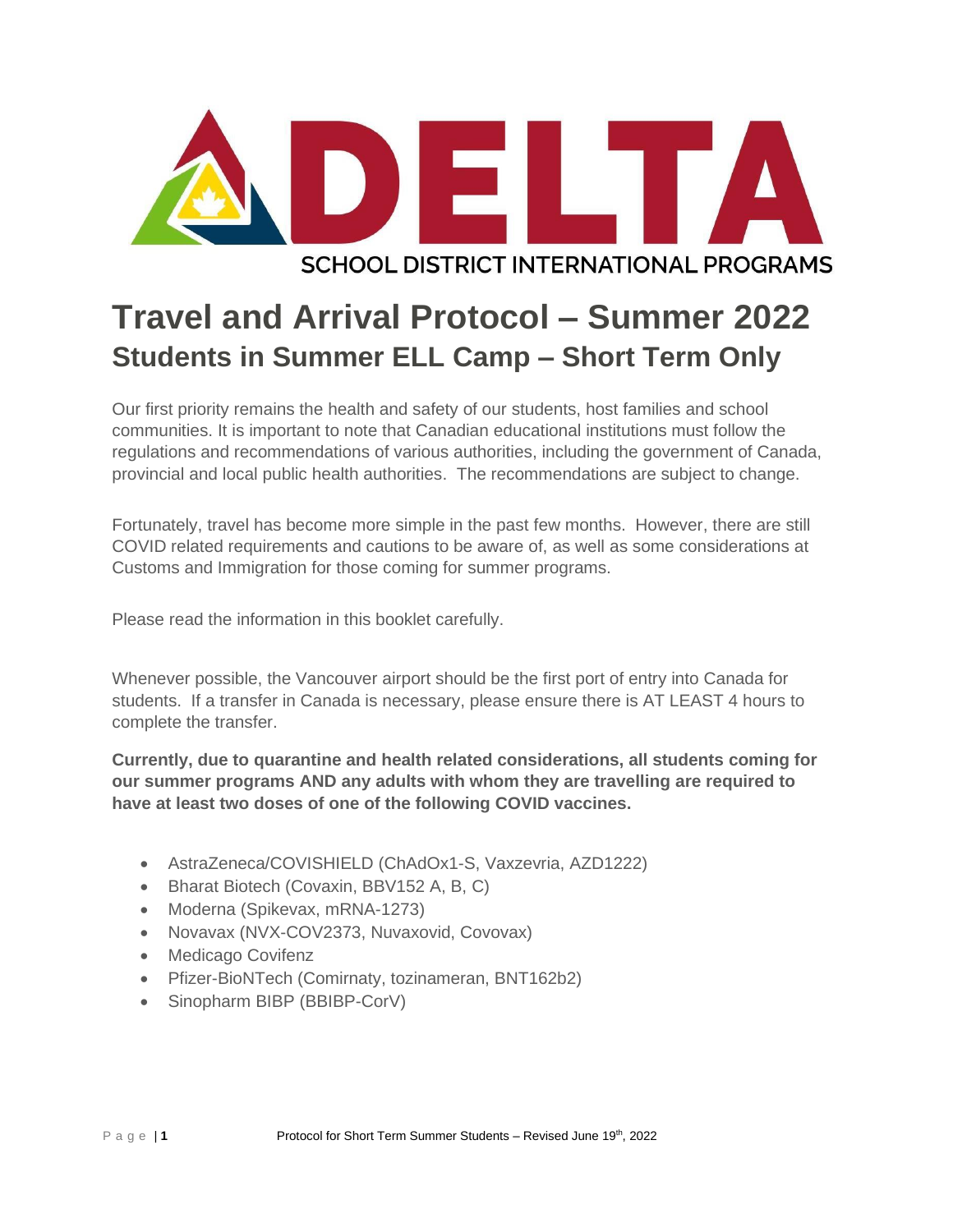- Sinovac (CoronaVac, PiCoVacc)
- or a single dose of the Johnson & Johnson (Janssen) vaccine

Currently, other vaccines are not acceptable. It is also not accepted to have one dose of the vaccine and proof of recovery.

Full vaccination must be complete at least 14 days prior to entering Canada and can be from a combination of accepted vaccines (e.g. first dose Pfizer, second dose Moderna).

Provided other conditions are met, travellers who have received these vaccines are exempt from departure testing and quarantine.

The Government of Canada has TEMPORARILY suspended random arrival testing of vaccinated individuals until June 30<sup>th</sup>, 2022. Random testing upon arrival MAY be reinstituted at the beginning of July.

Please also go to the official website that explains the process for vaccinated travelers to enter Canada. It is important to be familiar not just with the information in this package but current official instructions at the time of your travel.

# [Current Travel Information from the Government of Canada](https://travel.gc.ca/travel-covid/travel-restrictions/covid-vaccinated-travellers-entering-canada#pre-entry-testing)

Please note that in not following these protocols, students may be denied entry into the country, or may be dismissed from the program with no refund. Government authorities may also fine students for non-compliance in certain situations.

**For Action – Please make sure you fill out the form at the back of the package and return it to [skang@GoDelta.ca](mailto:skang@GoDelta.ca) by June 30th , 2022.**

**Students should download What's App to their phones and other devices either before arriving or immediately upon arrival for communication purposes.**

# Pre-Departure

**Communication and Relationship Building Between Homestay and Natural Families (if staying in Homestay)**

- Have a Zoom or Skype meeting to get to know one another
- Share how you have been living during the COVID-19 experience and the precautions being taken, as well as your hopes moving forward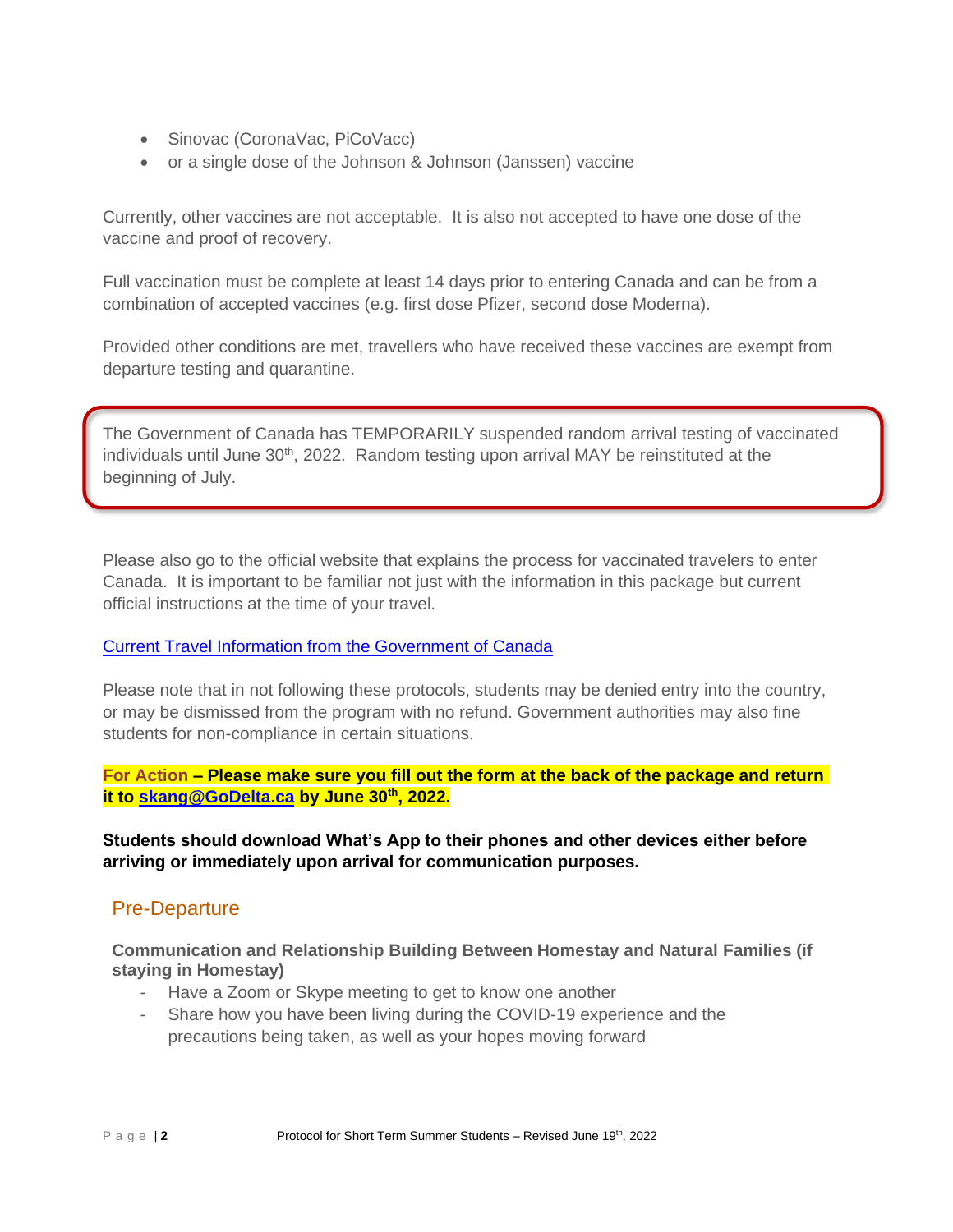- Exchange emails and cell phone numbers and program into phones
- Confirm arrival and airport pick-up plans
- Build relationships and trust between the families
- **Please download What's App before you arrive and ask your host family to do the same. Students coming from China will need to download What's App upon arrival.**

#### **Keeping Health Risks Low**

In the lead-up to your departure, keep your social circles minimal, wear a mask, do not go to any large parties or events, etc. We want you to be COVID free when you travel, and be able to travel as planned and scheduled.

# **Medical Check / Testing**

- There is currently no pre-departure testing required for fully vaccinated travellers

# **Proof of COVID Vaccination**

- You must bring with you **official** proof of vaccination that shows the following information
	- o Your name and date of birth
	- o Details of your first dose (date, country and vaccine name)
	- o Details of you second dose (date, country and vaccine name)
	- o This document must be in English or French or be translated by a certified translator and stamped accordingly with their credentials
- We recommend that you have BOTH a digital and paper copy. You must have these copies with you throughout your stay here in Canada

# **Completing Arrival Plans**

- Download and complete the ArriveCAN App (available for IPhone and Android).
	- You must fill in this APP before departing. However, do not download and complete the app more than 72 hours before departure.
	- You will need to upload your vaccination records to the app
- Please also make sure you have handy your Homestay address and contact information

Please DO NOT call yourself an International Student. Because you are coming for Summer Camp, you are considered a visitor and coming for discretionary reasons. When filling out the ArriveCAN app AND when talking to Canada Border Services and Immigration, please use the term Summer Camp and not school. This is very important and when you call yourself an International Student there is some documentation that is required that is not required for Summer Camp programs.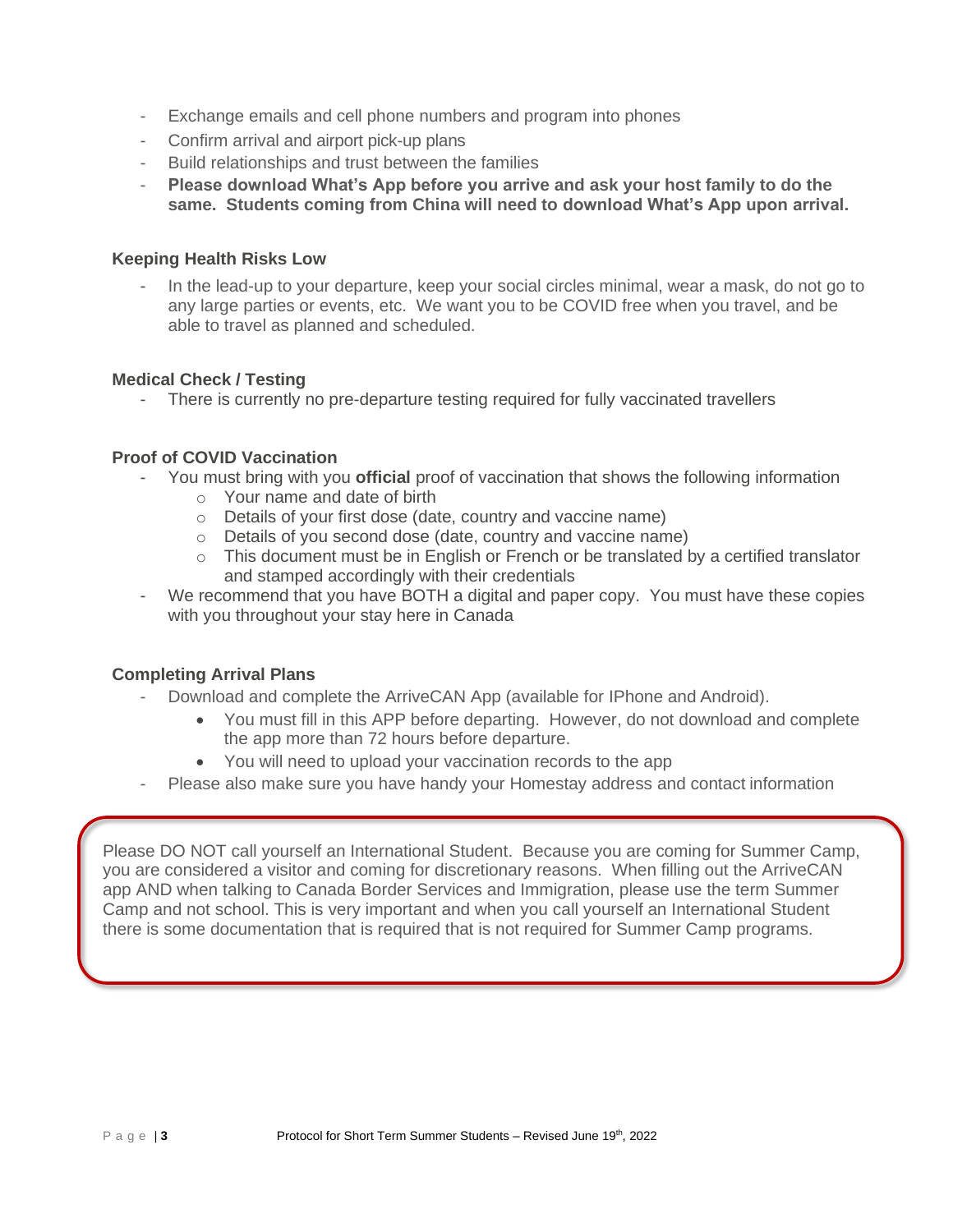You will find instructions for filling out the ArriveCAN app attached to the same email as these instructions.

Failure to correctly fill in the app or upload documents according to the instructions MAY mean that you will have to quarantine.

If you have had a third dose of a COVID vaccine, please also bring that information with you.

# **Pre-Register for your Arrival COVID Test (REALLY IMPORTANT)**

- Expect that you will be asked to have a COVID test upon arrival (unless you have recently recovered from COVID and have the proper documentation to prove this)
- [Pre-register for your Arrival test HERE](https://www.lifelabs.com/flyclear/onarrival/?myProvince=bc)
- Your arrival COVID test will be issued at your first entry point in Canada, so book appropriately
- Please use the same email address as on your ArriveCAN app
- There is no charge for this test
- If you are not selected for testing at the airport, you can cancel your appointment

# Packing

Please bring the following COVID related supplies -

- Masks 30 disposable masks
- One large bottle of quality hand sanitizer
- Box of Nitrile gloves
- Thermometer
- A minimum of 5 COVID tests

**It is important that masks are of good quality and fit properly. If you have some, N95 (FFP2) masks are the best, followed by medical grade masks and then multi-layer cloth masks should they fit properly. Consider double-masking if you do not have N95 masks.**

# [Tips for Making Sure Masks Fit Properly](https://www.canada.ca/content/dam/phac-aspc/documents/services/publications/diseases-conditions/covid-19-mask-fit-properly/covid-19-mask-fit-properly-en.pdf)

Students should also, in their carry-on luggage, have at least 2 masks, a travel sized bottle of hand-sanitizer (100 milliliters or less) and some disinfecting wipes.

Please also make sure you have the following documents packed in your carry-on luggage in clear folders. Students should make sure they have both paper copies of all documents AND digital back-ups.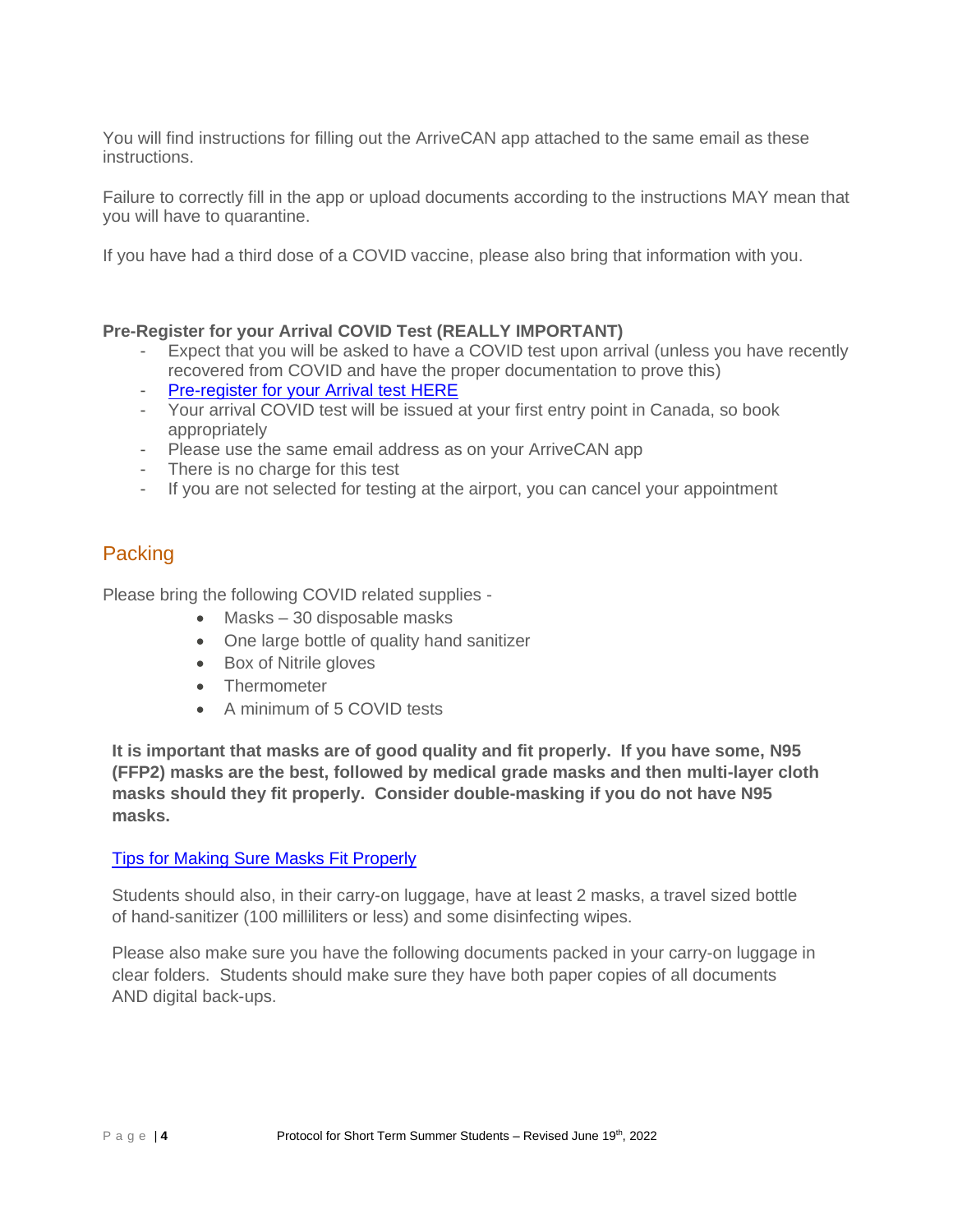- Passport
- Welcome/Offer Letter to the Summer Program
- Homestay profile and contact information (if not staying with your parents)
- Pick-Up and Contact information sheet for our staff
- Records of all COVID vaccinations
- Copy of this document, signed by yourself and your parents
- Authorization Letter if not travelling with a parent (please fill out the blanks on the letter attached to the email from which you received this document)
- Make sure you have your ETA or Visitor Visa

Please also bring a change of clothes and travel appropriate snacks.

If you have recently received a new passport, please bring both the old AND new documents with you.

# Non Covid Related Packing

Please consider the following when packing for this trip as well –

- It can get very hot here in the summer be prepared
- It can also be cool-ish during the day and especially at night so be prepared for this as well
- School supplies are provided for summer camp students
- Sunscreen is a necessity. Please bring plenty and make sure to wear each day to school in case learning activities include going outside. You may want to bring a hat as well.
- Make sure you have clothes that allow you to be comfortable and active, including good walking shoes.

# Airport and Flight

# **Do NOT board your flight if …**

- You have any COVID-19 symptoms, even if they are mild
- Are supposed to be quarantining or isolating
- Have tested positive or had symptoms of COVID in the last 10 days
- Are waiting for the results of a COVID-19 test
- Have recently been in close contact with someone who has or is suspected of having COVID 19

For more travel advice, please click **HERE!** 

# **Wear a Mask**

- Wear a good quality, well-fitted mask (or double mask) in the airport at all times. Masks are mandatory on flights as well as in the Vancouver Airport.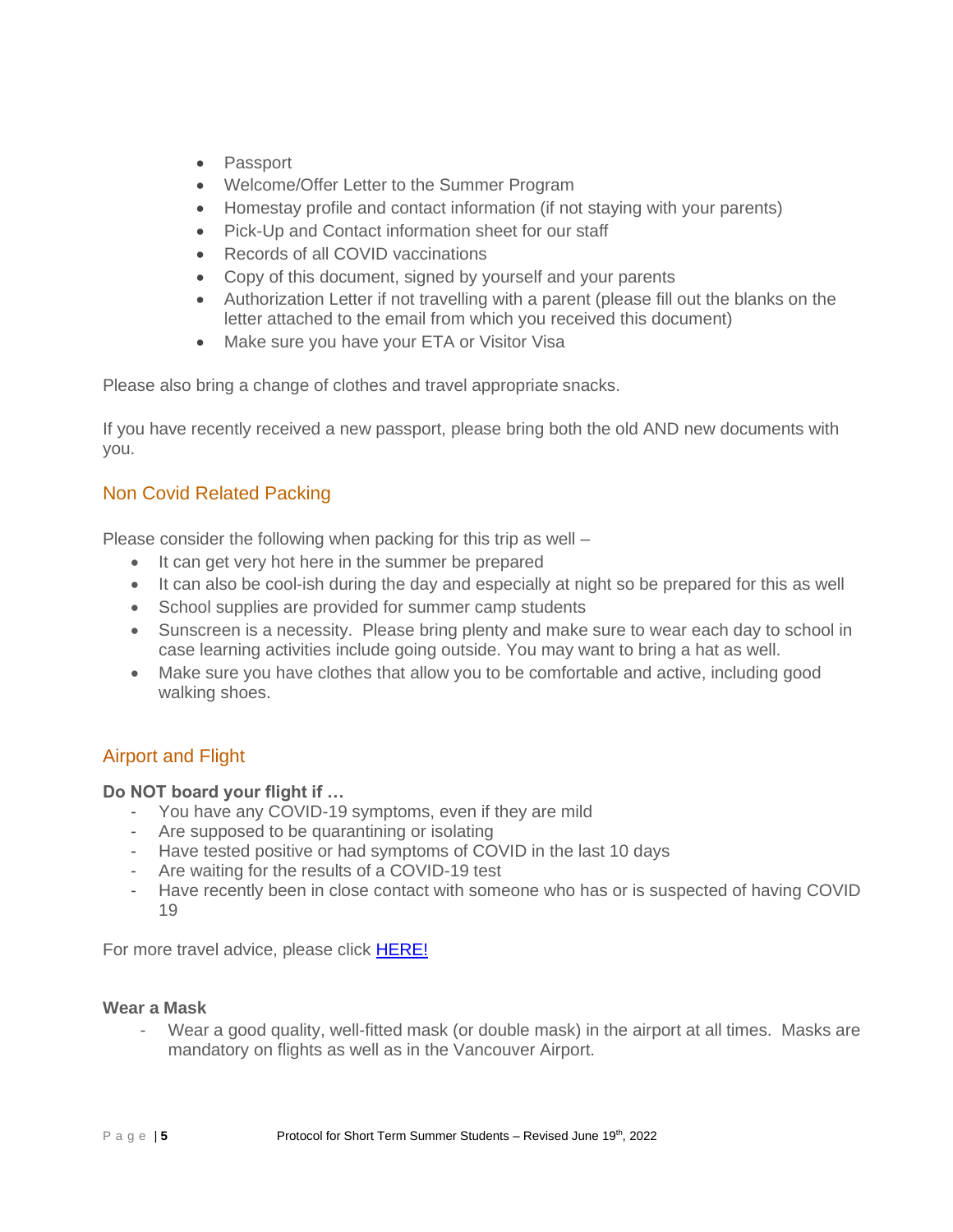# **Wash hands frequently and avoid touching your face**

# **Practice Physical Distancing**

- Be aware of your surroundings
- Avoid busy areas of the airport
- Avoid unnecessary movement within the airport go to your gate and stay in one place
- If they are open, avoid restaurants and food kiosks

#### **Use hand sanitizer when necessary**

- If you are unable to wash your hands regularly at the airport or during your flight, please use hand-sanitizer, especially if you touch anything on the plane and before you eat.

#### **Sanitize your personal space and high touch areas**

Before sitting down on the airplane, wipe down your seat area, including armrests, seatbelt buckle, eating tray, touch screens and remote controls, etc. with a good quality disinfecting wipe.

#### **Minimize trips to the washroom**

- Of course, use the washroom as needed, but avoid moving around the plane if not necessary. When using the washroom make sure to flush the toilet with the seat down and wash your hands thoroughly afterwards. Avoid opening the door with your bare hand after washing your hands.

#### **Touch as few surfaces as possible**

- Keep your hands to yourself.
- Avoid touching surfaces unnecessarily in the airport. When that is unavoidable (checking in, going through security, etc.) wash your hands thoroughly immediately after.

#### **Keep your cell phone charged**

- You will need your cell phone to contact your homestay family or the person who is picking you up when you arrive. Please make sure that it is charged throughout the flight.
- If you are using your phone throughout the flight to watch movies or play games, please wipe it down with a disinfecting wipe frequently.

#### **Bring a refillable water bottle with you.**

**If you need help at the Airport go to the Information desk or look for volunteers who can help you.**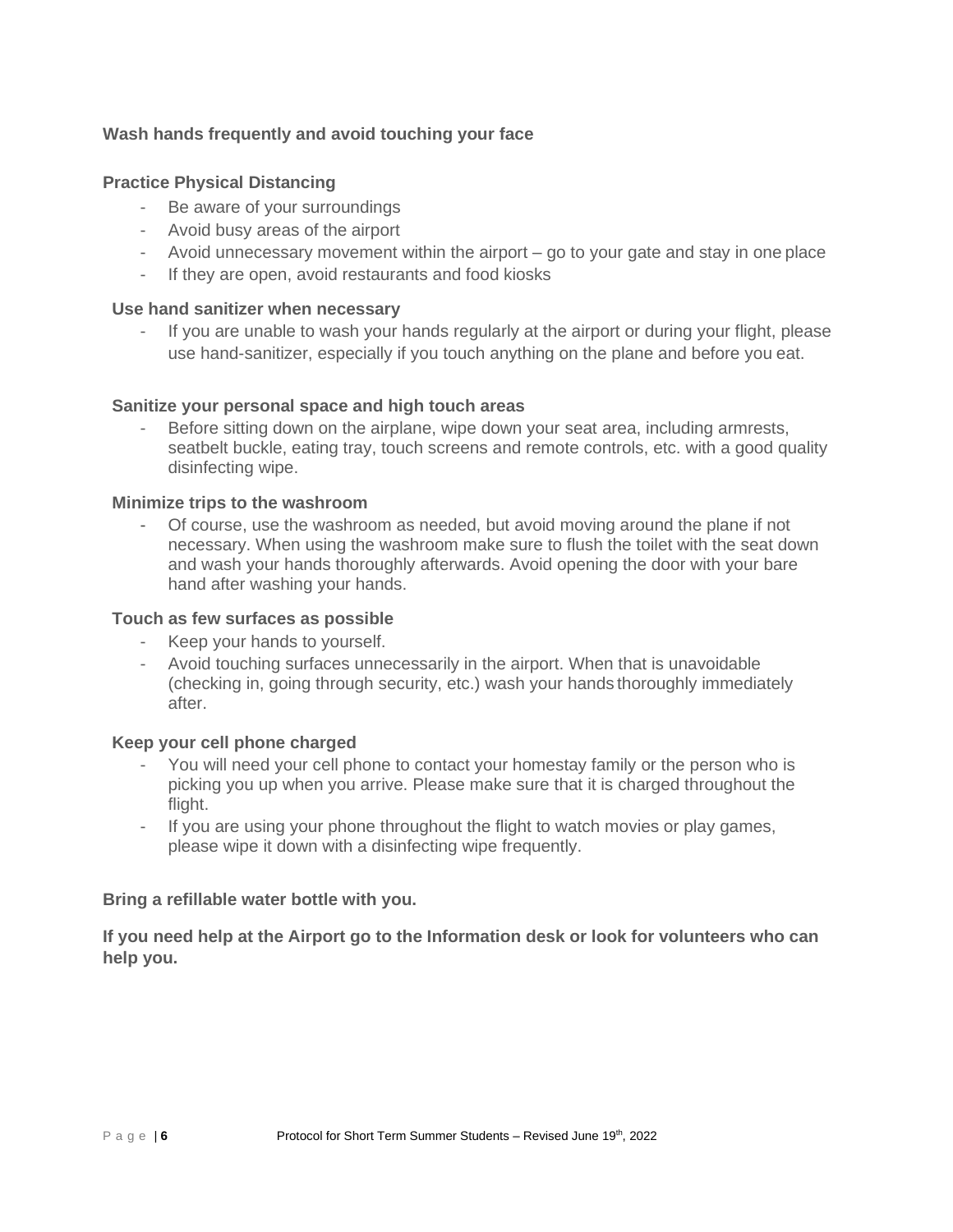# Arrival at Vancouver Airport

Upon arrival in Canada proceed through the airport while maintaining physical distancing (2m away from other people) and wearing a mask.

Have the documents outlined under 'Packing' ready to provide to Canada Border Services. Border Services prefers these documents in paper form. Do have a digital back up, however, just in case.

Remember to indicate that you are here to attend Summer Camp, not summer school.

Students will also be required to undergo a screening by a border services or quarantine officer to assess for COVID symptoms.

# **Wear a fresh mask**

- You should be wearing a mask throughout your flight
- When you arrive, please dispose of that mask, thoroughly wash your hands and put on a new mask. Consider double-masking
- Avoid touching surfaces in the airport, and when you do, immediately wash your hands
- You will keep your mask on until you arrive in your homestay or place where you will be living

# **Text your host family/person who is picking you up**

- Once you have left the plane, immediately text/what's app your homestay to let them know youhave arrived and that you are off the plane
- Text/What's App them again when you have picked up your luggage

#### **Be prepared to answer questions from Border Services agents**

- Have print outs or screenshots of your plans and documents
- Have any confirmation numbers
- Know the name and address of your host family (bring your homestay profile)
- Bring any documents provided to you by the school district (including this document)
- Know the name of the person who is picking you up and how you are getting to your homestay or where you are staying
- Be able to show the ArriveCAN App confirmation code on your phone (with your name visible on it)

Canada Border Services will review the documentation of a fully vaccinated student (including what has been entered on the ArriveCAN app) and determine whether the documentation meets the necessary requirements to be exempt from 14 day quarantine.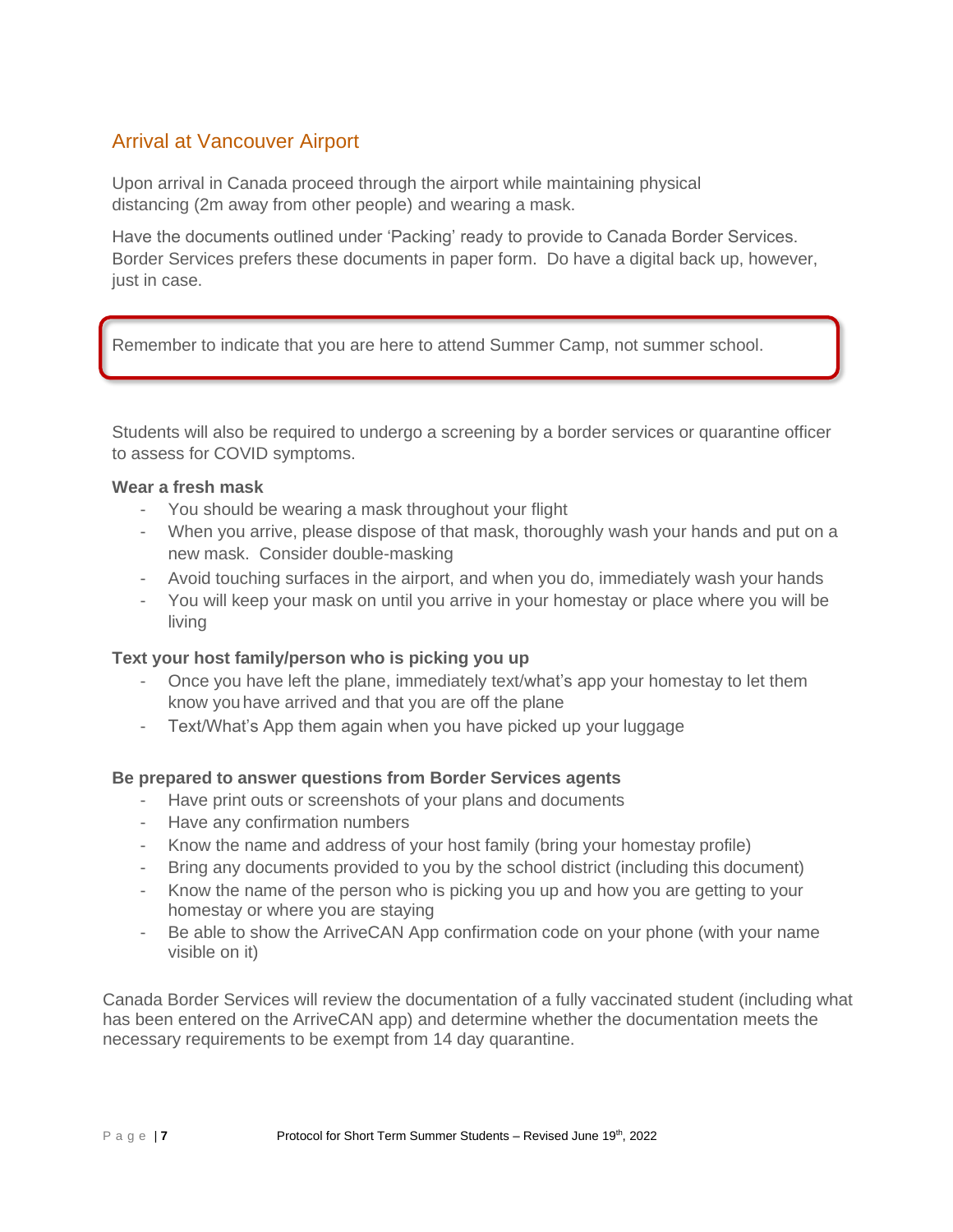The Canada Border Services agent will make the final determination. If you are asked to quarantine, please contact our staff immediately.

# **Proceed through immigration and baggage pick up while maintaining physical distancing**

- Don't rush. Take your time and keep plenty of space between you and others.
	- Message your host family when you have your luggage

#### **Take your COVID test**

- You MAY be asked to do a COVID test at the airport. Please book this in advance. If asked, please DO NOT do a take home test. You will be contacted approximately 2-3 days after the test with the results.
- You do not have to isolate waiting for the result (unless you have been told to Quarantine). Simply monitor yourself for symptoms and track where you go and who you are in contact with for 14 days after arrival.
- For those transferring planes within Canada, the test will be issued at your first point of arrival in Canada. In this case it may be a take home test that you will complete upon arrival. If you have questions about completing this test, contact the test provider.

The processing order is …

- 1) Canada Border Services
- 2) Luggage Pick Up
- 3) COVID test (if instructed to do so)

**If in our homestay program, please meet your host family INSIDE the airport arrivals zone. Do not exit the airport without connecting with your host family. If you cannot find them, please ask a volunteer for help.**

# **Load your own luggage into the car and sit as far away from the driver as possible**

- Although your host family will be excited to greet you, please be cautious in your first few days in Canada
- Your host family may not be comfortable hugging you or shaking your hand at first. Do not take offense!

Students may be asked to wear a mask in the car and even in areas of the home for the first few days. Please carefully monitor yourself for symptoms. If you have any COVID symptoms, please let your host family know and do not attend camp.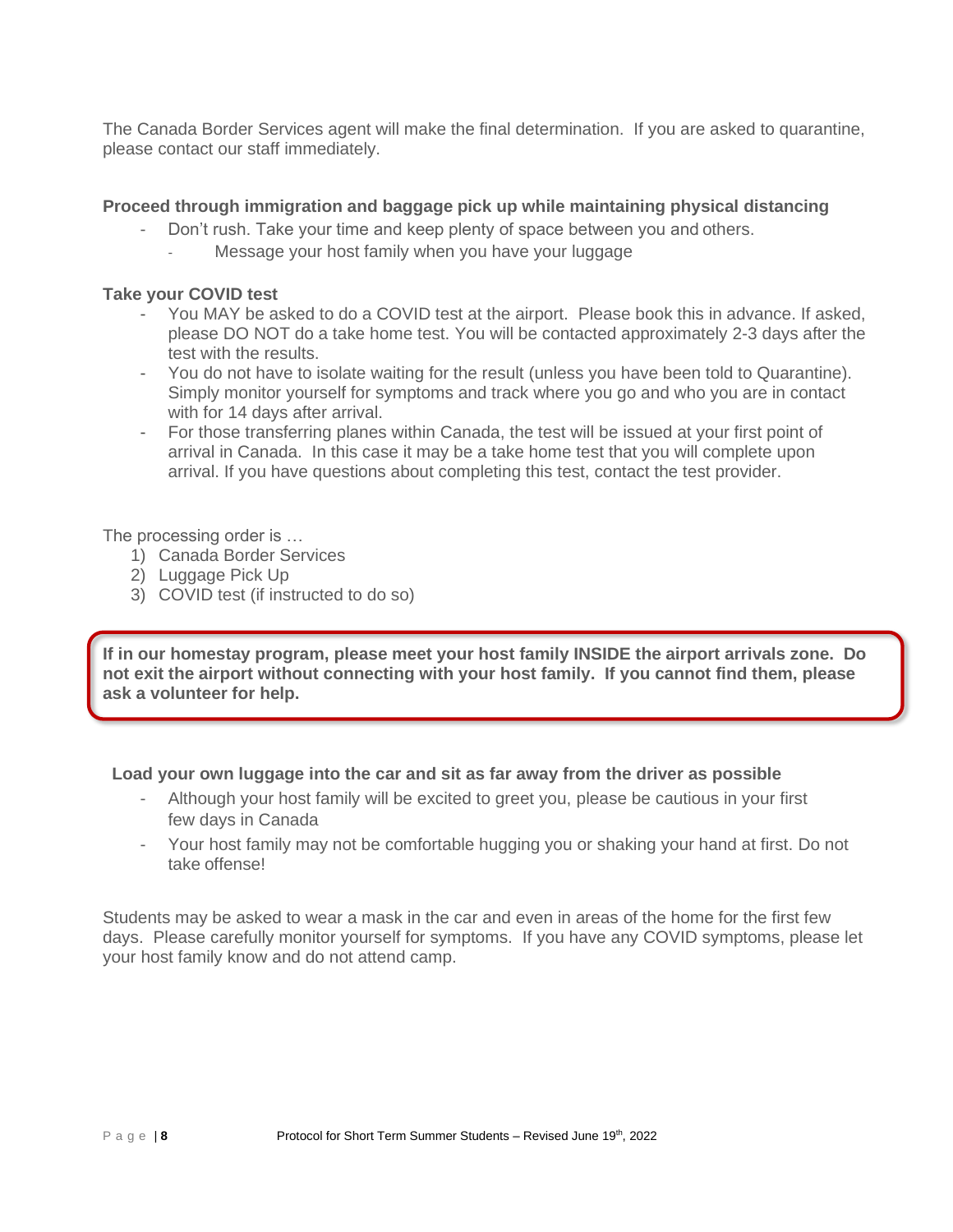# Attending Summer Camp

#### **Location and Schedule**

July Summer Camp will be held at Delta Secondary in the South End and Burnsview Secondary School in the North End of Delta.

August Summer Camp will be held at Delta Manor Education Centre in the South End and Burnsview Secondary School in the North End of Delta.

Please arrive at 8:45 on Monday and look for the list with your name on it and go to the designated room.

Please be on time each day.

Classes will run from 9am to 3pm for the first two weeks. You will have a short break in the morning and the afternoon. Lunch break will be from 12:00pm to 12:40pm.

#### **First Day**

When you arrive on the first day you may not be in the class where you will be for the remainder of the program. You will be given your school supplies, there will be a language test and then an orientation.

After the orientation, you will be put in classes based on age and English level.

Please make sure you bring your school supplies every day.

You will be provided with a username and password for laptops. If laptops are required for your work, we will provide them for you. It is expected you use all school equipment appropriately and with respect.

Your host family will ensure that you know how to get to school and back. Some may drive you and others may walk with you. If you are unsure about where school is and how to get there, please make sure you express your worries to your host family.

#### **Curriculum**

You will be engaged in a variety of reading, writing, speaking and listening activities. Sometimes you will work on your own and sometimes collaboratively with others. All of the teachers are certified British Columbia teachers who teach English and ELL.

Please make sure that you wear sunscreen each day as there will be opportunities and necessity to go outside.

**Food**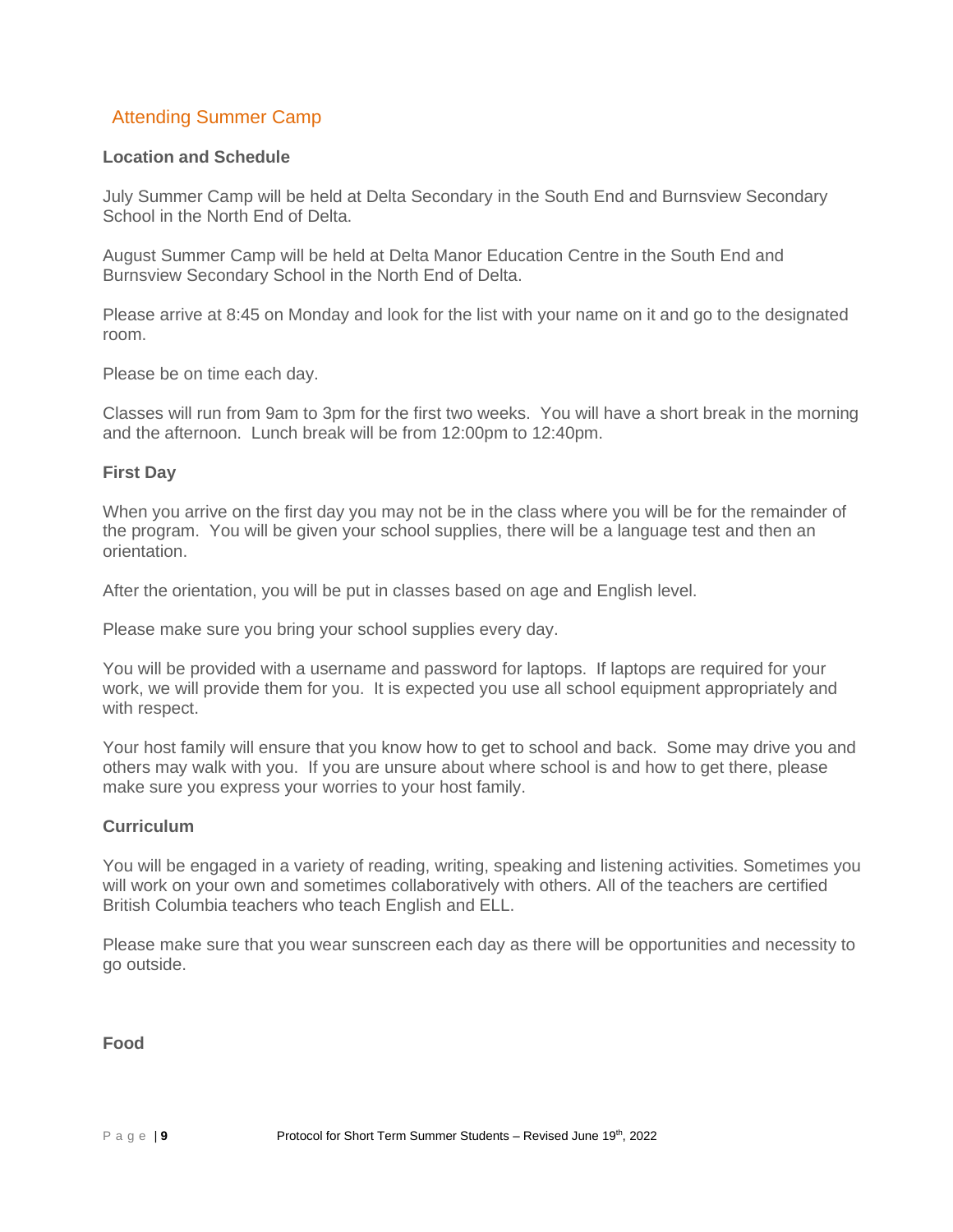There are not food services at the schools and students cannot leave school grounds during lunch time. Please make sure you bring your lunch. Your host family will help you with this.

Please make sure you ALSO bring any forks, spoons, chopsticks, etc. required to eat your lunch.

We will provide microwave ovens to heat food as well as hot water for noodles, etc.

Lunches in the last week when we are doing activities should be cold food that can be eaten quickly and without heating or hot water.

#### **Activities**

The activity schedule will be as followed. Please make sure you have water, snacks, sunscreen, appropriate clothing and footwear and small amounts of spending money.

Monday – Stanley Park/Vancouver Aquarium Tuesday – Boating on Deer Lake and a stop at Tim Horton's Wednesday – Westham Island, Emma Lea Farms and the Riefel Bird Sanctuary Thursday – Granville Island Visit and Photo Scavenger Hunt Friday – Closing Ceremony and Laser Tag

More information will follow regarding bussing and exact drop-off times after the activity each day. Transportation for all activities will be on a school bus. Our staff will supervise the activities.

#### **COVID Precautions**

Please do not attend class if not feeling well. Have your host family contact Ms Karen or Mr Gibson if you aren't well.

You may wear a mask, but it is not required.

We will provide you with hand sanitizer at school and the custodial staff will engage in enhanced cleaning practices through the program.

We will review other COVID precautions during the orientation on the first day.

**Be aware of and follow the current Public Health Orders and Recommendations – [Click Here](https://www2.gov.bc.ca/gov/content/covid-19/info/response)**

# If a Student or Family Member Develops Symptoms or is Diagnosed with COVID-19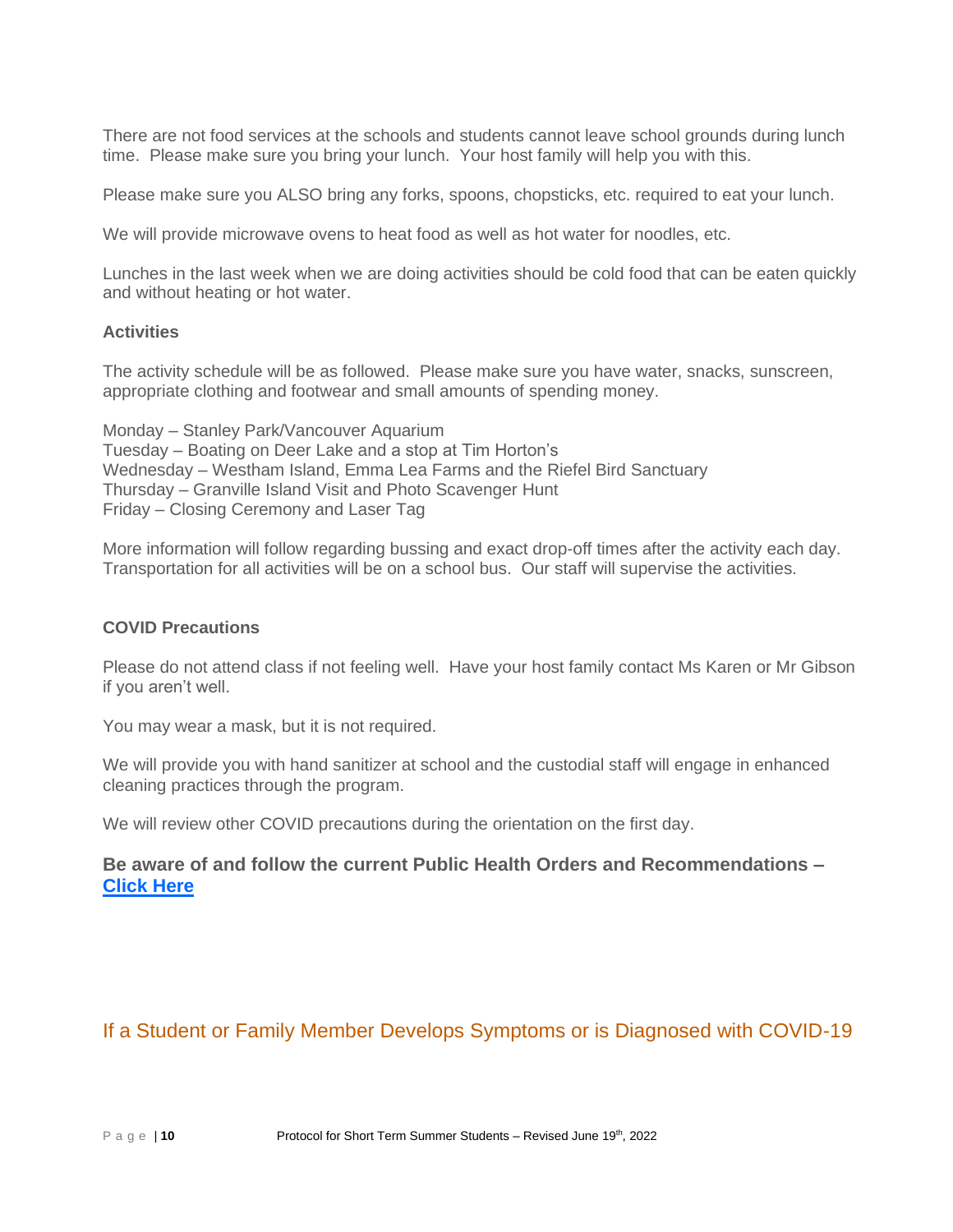If anyone in a household is experiencing even mild symptoms including fever, chills, cough, shortness of breath, loss of sense of smell, headache, muscle ache, fatigue or loss of appetite they should inform the host family and our program AND

- Complete the self-assessment tool <https://bc.thrive.health/covid19/en> o
- Follow the directions outlined on the self-assessment tool or by the nurses on 8-1- 1
- Do a rapid test
- Follow the directions of the Public Health Authority
- Currently, those who are COVID positive must self-isolate for 5 days

# More Resources

Please have a look at all of the embedded resources in this document (indicated by the blue text). For further reading on preparation for contact with and care for individuals exposed to COVID- 19, please refer to the following:

- Tips for cleaning and disinfecting, including garbage collection and laundry procedures <http://www.bccdc.ca/health-info/diseases-conditions/covid-19/prevention-> [risks/cleaning](http://www.bccdc.ca/health-info/diseases-conditions/covid-19/prevention-risks/cleaning-and-disinfecting)[and-disinfecting](http://www.bccdc.ca/health-info/diseases-conditions/covid-19/prevention-risks/cleaning-and-disinfecting)
- British Columbia Public Health Orders and Recommendations [https://www2.gov.bc.ca/gov/content/safety/emergency-preparedness-response-recovery/covid-](https://www2.gov.bc.ca/gov/content/safety/emergency-preparedness-response-recovery/covid-19-provincial-support/restrictions)[19-provincial-support/restrictions](https://www2.gov.bc.ca/gov/content/safety/emergency-preparedness-response-recovery/covid-19-provincial-support/restrictions)
- Tips for proper hand washing [http://www.bccdc.ca/health-info/diseases-conditions/covid-](http://www.bccdc.ca/health-info/diseases-conditions/covid-19/prevention-risks/hand-washing)[19/prevention-risks/hand-washing](http://www.bccdc.ca/health-info/diseases-conditions/covid-19/prevention-risks/hand-washing)